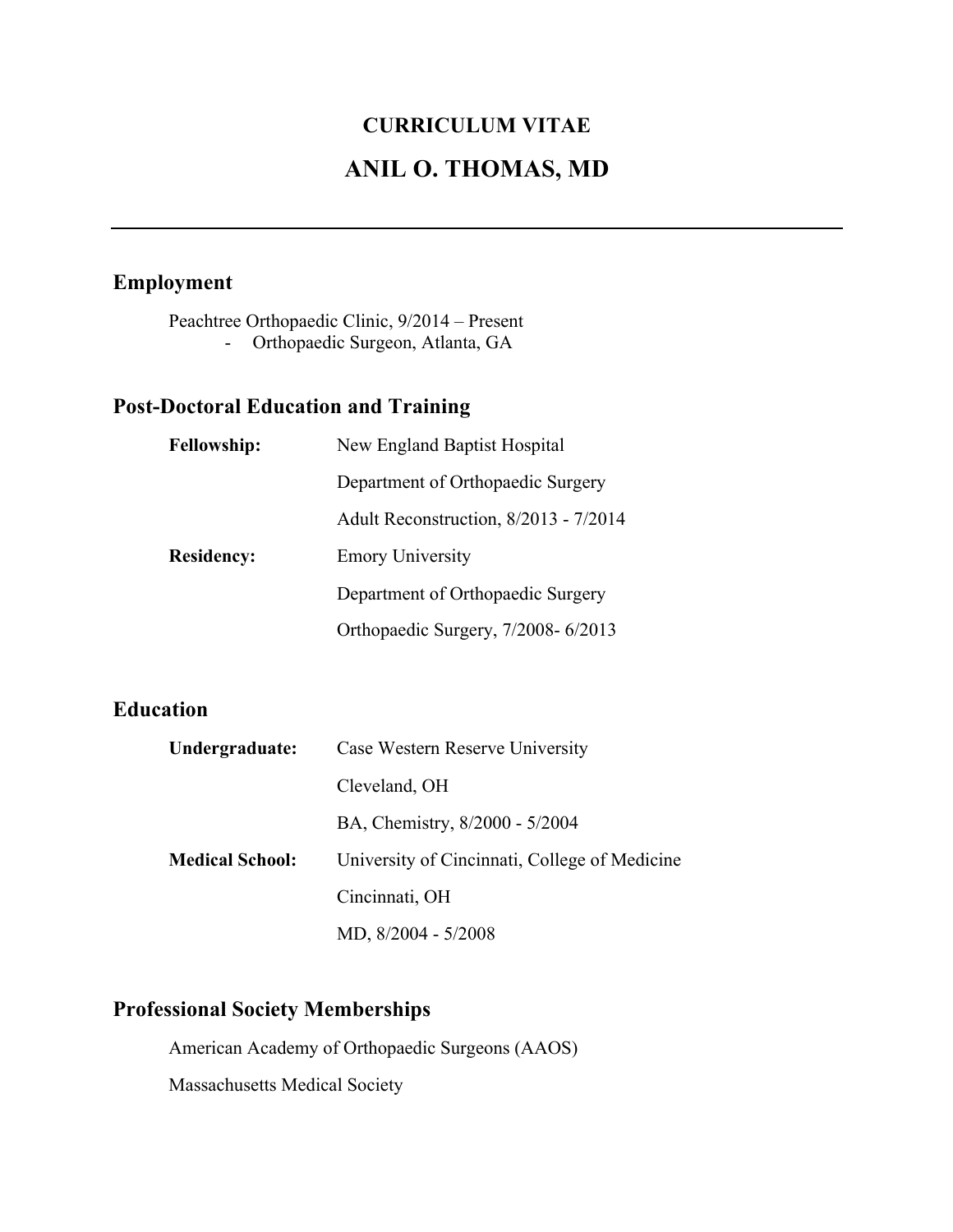Gamma Sigma Alpha Honor Society, Case Western Reserve University

#### **Honors / Awards**

Case Western Reserve University Trustee Scholarship

Edward M. Chester Research Scholarship

### **Presentations**

**"**Preliminary validation study of the accuracy of cup orientation using the EOS imaging system as measured by CT" *CAOS International 14th Annual Meeting,* 2014

"Percutaneous Lumbar and Thoracic Pedicle Screws: A Trauma Experience" *Annual Robert P. Kelly Research Day*, 2011

#### **Publications**

#### **Abstracts**

Thomas A, Murphy SB, Kowal, JH. Preliminary validation study of the accuracy of cup orientation using the EOS imaging system as measured by CT*. ISTA 28th Annual Congress.* 2014

Thomas A, Murphy WS, Kowal JH, Murphy SB. Preliminary validation study of the accuracy of cup orientation using the EOS imaging system as measured by CT*. CAOS International 14th Annual Meeting* 2014

Park DK, Thomas A, Bawa M. Percutaneous Pedicle Screws in the Trauma Setting. *LSRS* 2011

#### **Peer Reviewed**

Murphy SB, Thomas A. Smart mechanical navigation: Assuring cup position" *Seminars in Arthroplasty*. 2014. Article in Press

Park DK, Thomas A, St Clair S, Bawa M. Percutaneous Lumbar and Thoracic Pedicle Screws: A Trauma Experience. *J Spine Disord Tech*. 2014. May; 27(3): 154-161.

Srivastava MD, Thomas A, Srivastava BI, Check JH. Expression and modulation of progesterone induced blocking factor (PIBF) and innate immune factors in human leukemia cell lines by progesterone and mifepristone.. *Leukemia & Lymphoma*. 2007, Aug; 48(8):1610-1617.